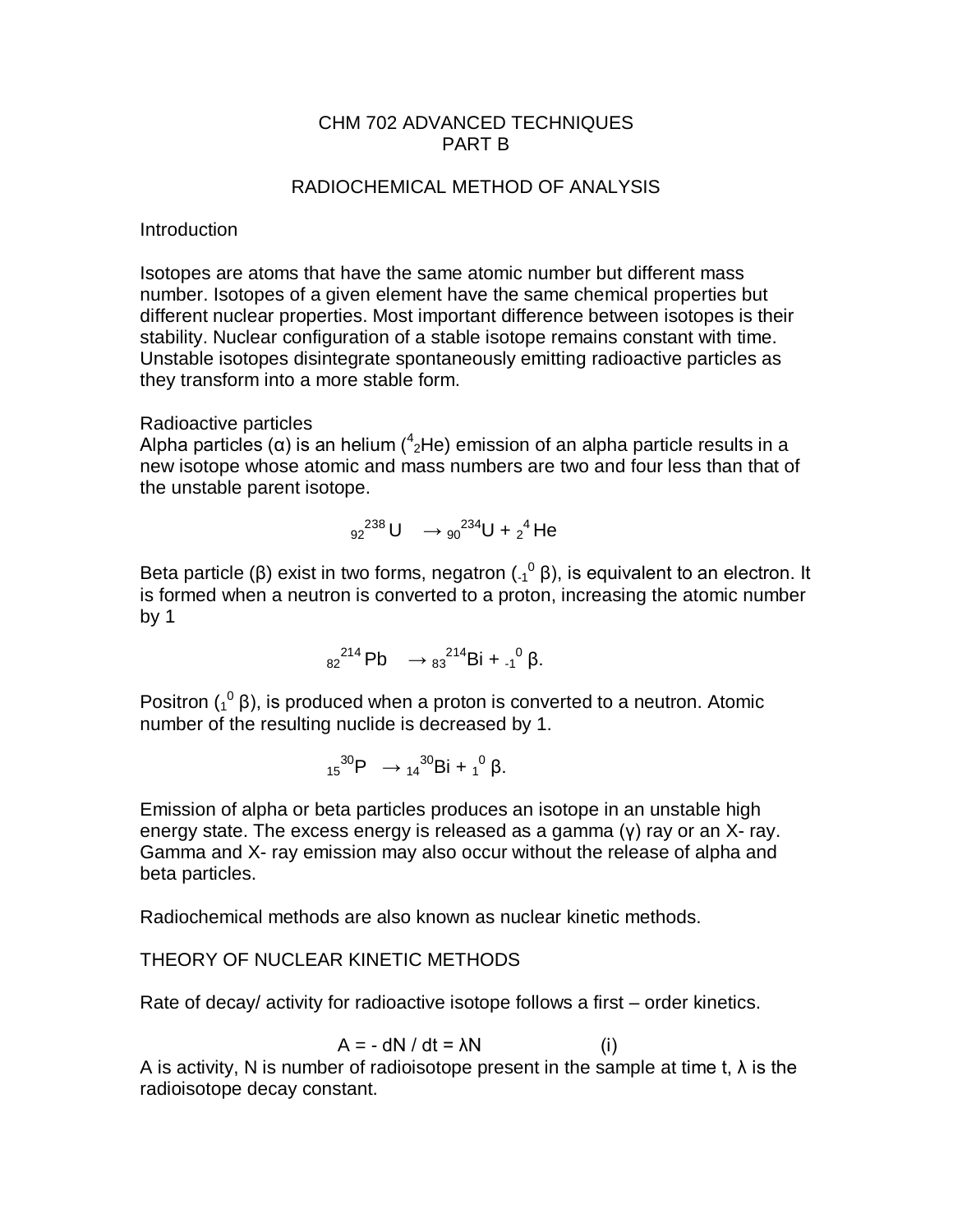A is equivalent to the number of atoms undergoing radioactive decay/ unit time.

$$
N = N_0 e^{-\lambda t}
$$
 (ii)  

$$
A = \lambda N_0 e^{-\lambda t} = A_0 e^{-\lambda t}
$$
 (iii)

By measuring the activity at time t, the initial activity  $A_0$  or number of radioactive atoms  $N_0$  originally present in the sample can be determined.

Half – life of the reaction is

$$
t_{\frac{1}{2}} = 0.693/\lambda \tag{iv}
$$

it is independent of concentration and remains constant throughout the decay process. 50% of the radioactive atoms disintegrate in the half life. Kinetic information about radioactive isotopes is usually given in terms of the half – life.

#### Quantitative Application

a) Direct Analysis of Radioactive Analytes Concentration of a long lived radioisotope is essentially constant during the period of analysis; sample's activity can be used to calculate the number of radioactive particles that are present. Direct analysis of short – live isotopes can be determined by measuring its activity after an elapsed time't' and applying equation (ii) to calculate  $N_0$ .

b) Neutron Activation Analysis (NAA) Radioactivity is induced by irradiating the sample with neutrons. The radioactive element formed by neutron activation decays to a stable isotope by emitting  $y$ rays, and other nuclear particles. The rate of γ- emission is proportional to the analyte's initial concentration in the sample. E.g. radiation of a sample of  $_{13}^{27}$  Al with neutrons gives the following reaction

$$
{}_{13}{}^{27}Al + {}_1{}^{0}Al \rightarrow {}_{13}{}^{28}Al \rightarrow {}_{14}{}^{28}Si + {}_{1}{}^{0}\beta + \gamma
$$

When irradiation is complete, the sample is removed from the nuclear reactor, allowed to cool, short-lived interferences that might be present decay to the background. The rate of gamma rays emission is measured. Initial activity at the end of irradiation depends on the number of  $_{13}^{28}$ AI atoms present and this is equal to the difference between the rate of formation for  $13^{28}$ Al and its rate of disintegration.

d 
$$
(N_{13}^{28}A_I) / dt = \Phi \sigma (N_{13}^{27}A_I) - \lambda N_{13}^{28}A_I
$$
 (1)

Φ is neutron flux, σ is the cross-section or probability of electron capture of a neutron by  $13^{27}$  Al nucleus.

By integration over irradiation time t<sub>i</sub> and multiplying by  $\lambda$ , equation 1 becomes.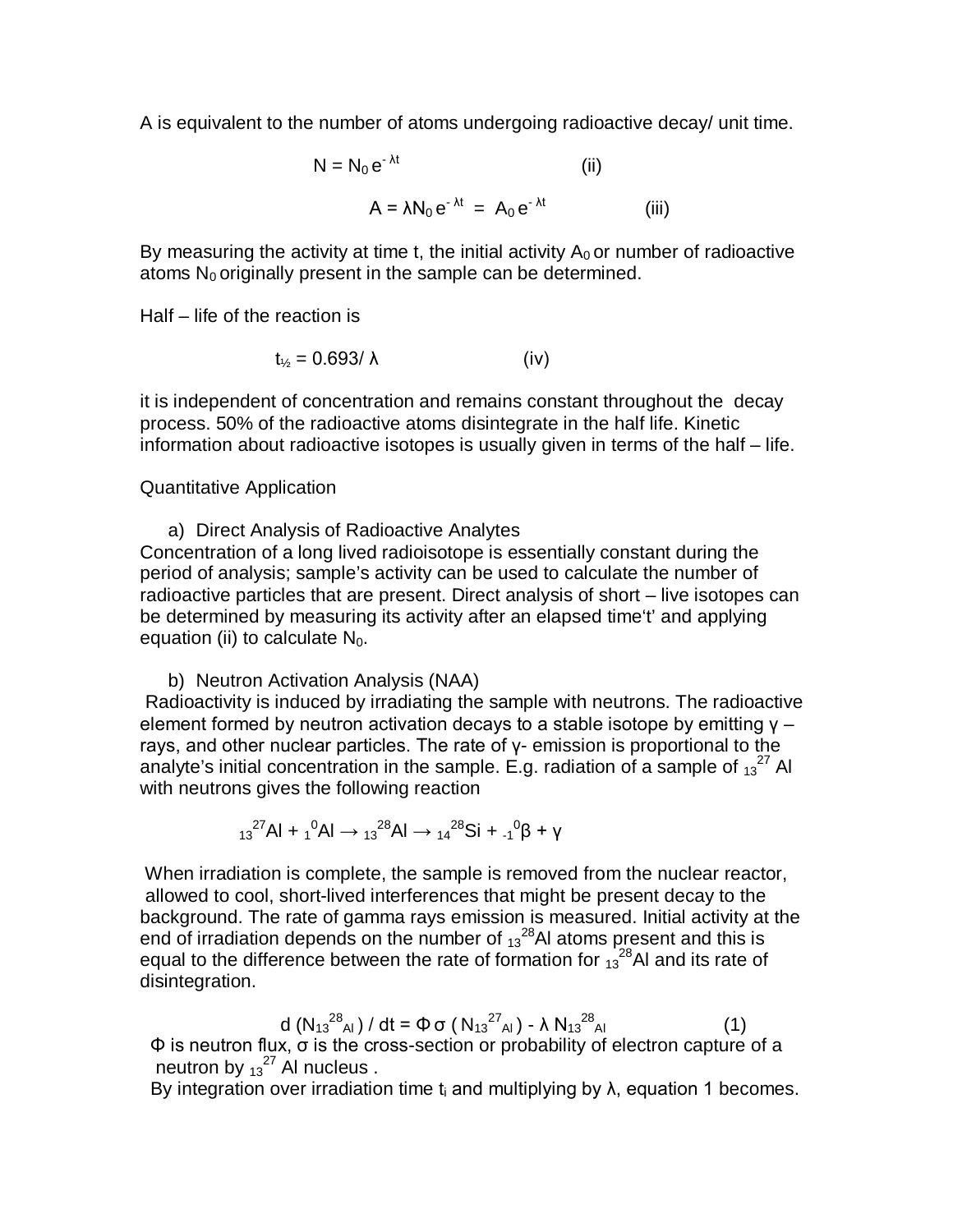$$
A_0 = \lambda (N_{13}^{28}A_1) = \Phi \sigma (N_{13}^{28}A_1) (1 - e^{-\lambda t})
$$

Thus, the number of atoms initially present in the sample can be calculated from  $A<sub>0</sub>$ .

Analysis of neutron activation data can be carried out by using one or more external standards.

If  $(A_0)_x$  and  $(A_0)_t$  are initial activity for the analyte in an unknown sample and a single external standard.  $W_x$  and  $W_s$  represent the weight of analyte in the unknown and the external standard.

Therefore,

$$
(A_0)_x = KW_x \tag{2}
$$

$$
(A_0)_s = KW_s \tag{3}
$$

this can be solved to determine the mass of analyte in the sample. Initial activity is determined by extrapolation a curve of activity versus time, back to  $t = 0$ .

Alternatively, if the sample and standards are irradiated simultaneously and are irradiated simultaneously and the activities are measured at the same time, then these activities may be used in place of  $(A_0)_x$  and  $(A_0)_s$  in the equations above. NAA can be applied to almost all the elements in the periodic table. Method leaves samples intact, neutrons bombard a fraction of its atoms to radionuclide with characteristic decay pattern of gamma rays that reveals elements present. This method is useful to historians, archeologists, criminologists, forensic scientists; artists who need evidence that are intact or undistorted information.

Definitions: nuclear cross-section is the probability of a given nuclide capturing the projectile particle and undergoing a specific reaction. It is useful in the calculation of the number of product nuclei obtained at time't' when a number of target nuclei  $N_t$  are bombarded in a nuclear reactor of known flux 'f'.

## Isotope Dilution

The analyte called a tracer is prepared in a radioactive form with a known activity A $_{\sf T}$ , for

its radioactive decay. A measured mass of the tracer  $W<sub>T</sub>$  is added to a sample containing an unknown mass  $W_x$  of a non radioactive analyte, the material is homogenized. The sample is processed to isolate  $W_A$  grams of purified analyte containing

both radioactive and non radioactive materials.

Activity of isolated sample  $A_A$  is measured. If all the analyte is recovered (radioactive

and non radioactive),  $A_A = A_T$ , if not,  $A_A < A_T$ . (most of the analyte is lost during isolation and purification).

$$
A_A = A_T (W_A/W_X + W_T)
$$
 (4)

Terms in the bracket accounts for the dilution of the activity due to loss of analyte.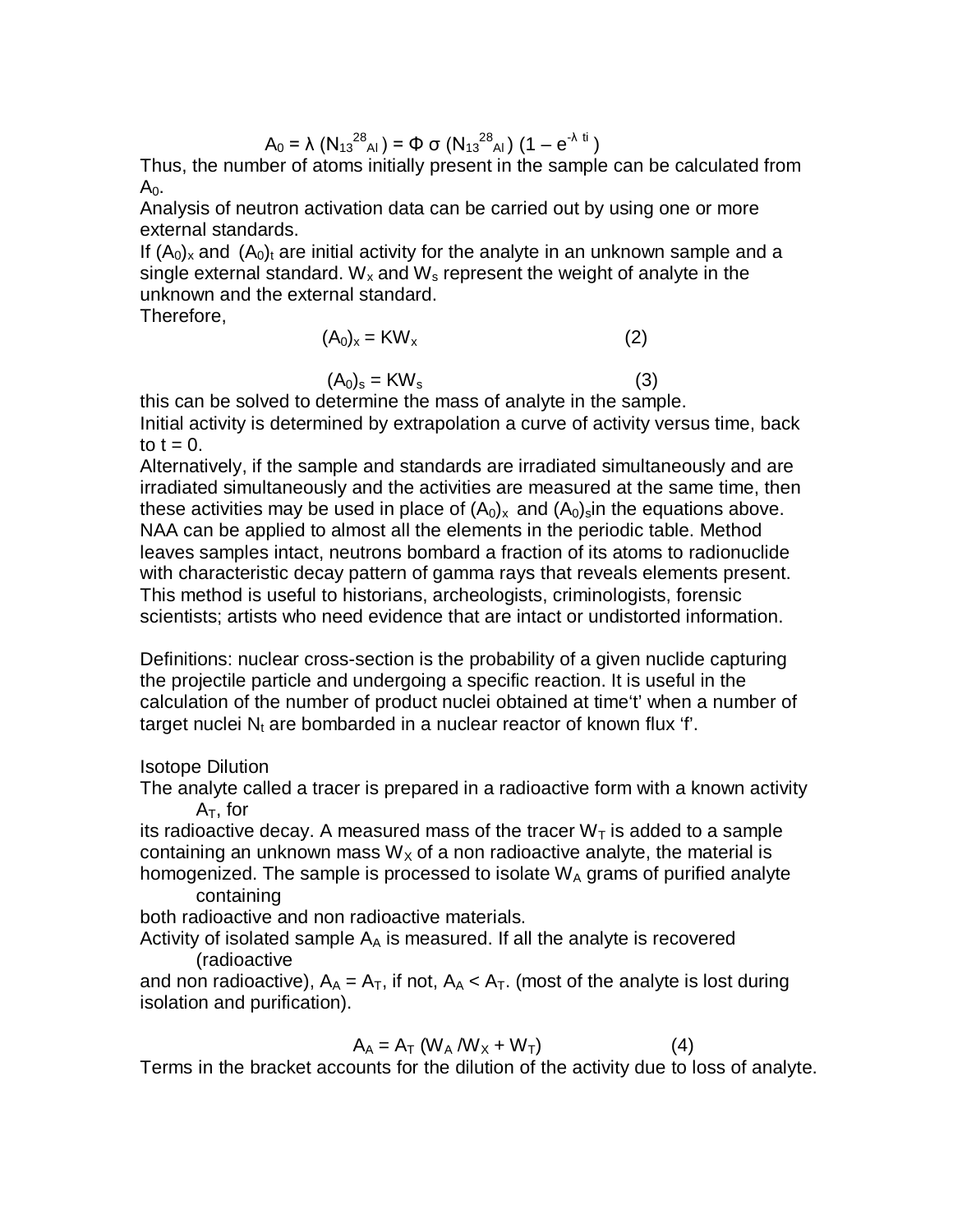$W_X = \{(A_T / A_A) \times W_A\} - W_T$  (5)Half – life of tracer must be considerably longer than the time needed for the analysis of the samples with complex matrices, when a complete recovery of the analyte is difficult.

Characterization Applications

Determination of sample's age – radioisotope dating.

Principle is based on the kinetics for the decay of radioisotope present in the sample. Most common is the  ${}^{14}C$  dating, used in determining the age of organic materials. The accuracy of the method falls off after approximately after 4.5 years lives of <sup>14</sup>C (t<sub>1/2</sub> 5730 years). <sup>14</sup>C is formed from <sup>14</sup>N atoms which have been bombarded by high energy neutrons caused by cosmic rays.

$$
7^{14}N + 0^1n \rightarrow 6^{14}C + 1^1p
$$

<sup>14</sup>C atoms reacts with  $O_2$ , diffuse through the lower atmosphere to form part of the total carbon pool as  ${}^{14}CO_2$  gas and aqueous  $H^{14}CO_3$ . This mixes with  $H^{12}$ CO<sub>3</sub> and <sup>12</sup>CO<sub>2</sub> until a constant ratio of <sup>12</sup> C / <sup>14</sup> C of approximately 10<sup>12</sup>/ 1 is attained. The ratio  $^{12}$  C  $/^{14}$ C of a living organism has the same constant value as the environment. When an organism dies, it no longer takes in  $^{14}$  C, so the ratio  $^{12}$ C  $/$  <sup>14</sup> C increases as <sup>14</sup> C decreases as it decays. The difference between <sup>12</sup> C  $/$ <sup>14</sup> C ratio in a dead organism and the ratio in living organism reflects the time elapsed since the organism died. Specific activity of  $^{14}$ C is 15.3 dis /min.g. ratio of activity is calculated from equation 6.

$$
\ln N_0/N_t = \ln A_0/A_t = kt \tag{6}
$$

for radiocarbon dating  $\mathsf{A}_\mathsf{o}$  is the activity of living organism,  $\mathsf{A}_\mathsf{t}$  is the activity of the organism / object whose age is unknown

$$
t = 1 / k \left( \ln A_0 / A_t \right) \tag{7}
$$

Other radioisotopes used for dating rocks and sediments in lakes include

$$
{}_{19}^{40}\text{K} \rightarrow {}_{18}^{40}\text{Ar (electron capture)}
$$
\n
$$
{}_{37}^{87}\text{Rb} \rightarrow {}_{38}^{87}\text{Sr} + {}_{4}^{0}\beta. \text{ (beta decay)}
$$
\n
$$
{}_{92}^{238}\text{U} \rightarrow {}_{82}^{206}\text{Pb}
$$

by comparing ratio of  $19^{40}$ K to stable  $18^{40}$ Ar, amount of  $182^{206}$ Pb present in sediments of lakes can be deduced.

#### **Evaluation**

Analysis in macro and meso samples.

Accuracy and precision of method of  $1 - 5$ %. Precision is limited by the random nature of radioactive decay and is improved by counting the emission of